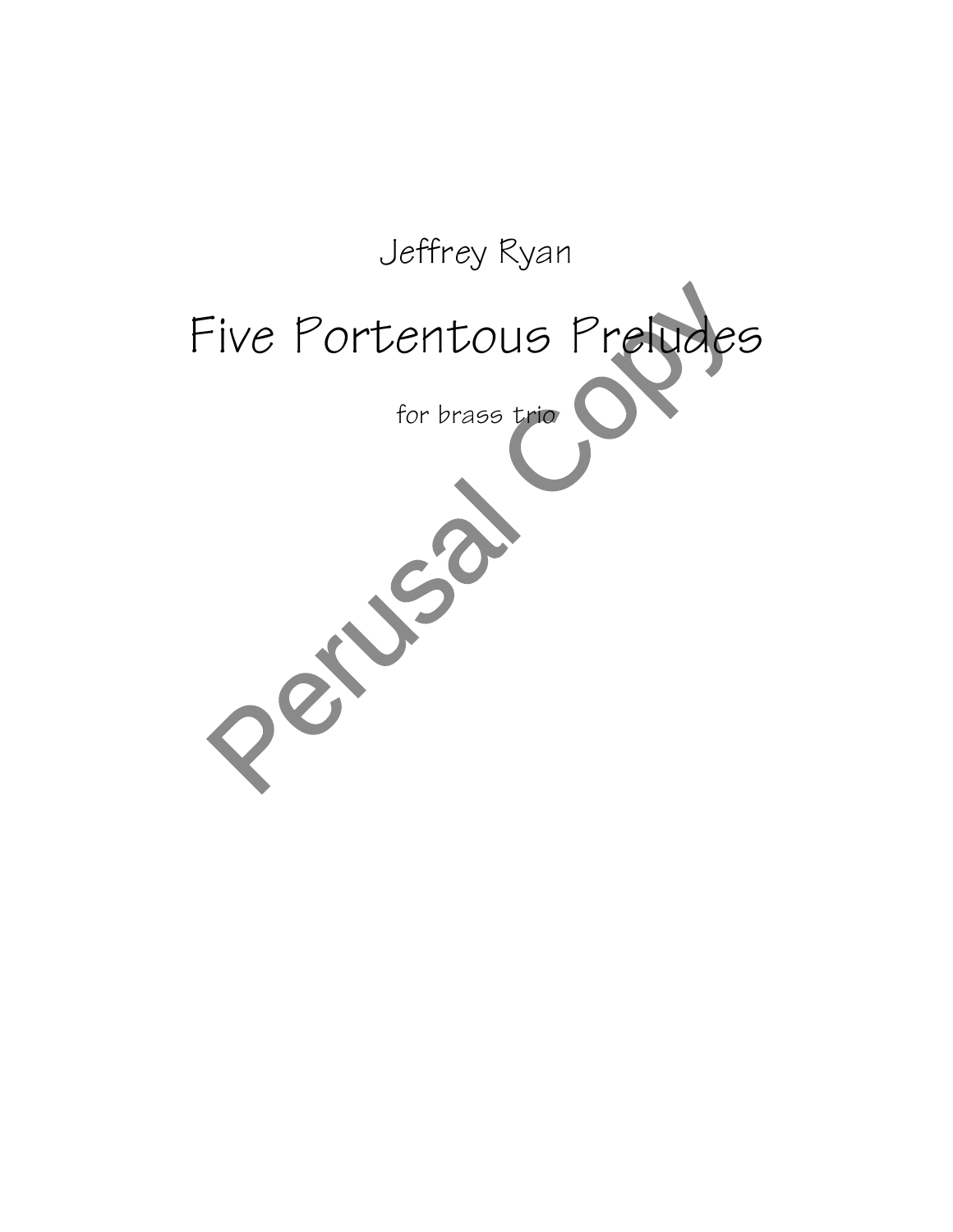|                                                       | For Openers                  | 1  |  |
|-------------------------------------------------------|------------------------------|----|--|
| We Regret To Inform You                               | 4                            |    |  |
|                                                       | The Trouble With You Is      | 6  |  |
| If I May Make One Small Suggestion                    |                              | 9  |  |
|                                                       | This Will Only Take A Minute | 11 |  |
| ance notes:                                           |                              |    |  |
| $Bb$ trumpet<br>ation:<br>F horn<br>Tenor trombone    |                              |    |  |
| $d$ score (horn sounds $P5$ lower regardless of clef) |                              |    |  |
| ormance time: ca. 9<br>nme note:                      |                              |    |  |
|                                                       |                              |    |  |

## *Performance notes:*

Instrumentation: Bb trumpet F horn Tenor trombone

Transposed score *(horn sounds P5 lower regardless of clef)*

Total performance time: ca.

## *Programme note:*

Five Portentous Preludes for brass trio began life as "One Portentous Prelude," written for a horn-playing friend, and was later expanded into this set of five character pieces. The titles of the individual movements are phrases we have all heard (usually too often), that, in spite of their apparent innocuousness, have the power to instantaneously instill an overwhelming dread over what the rest of the sentence will be. I leave it to your own imagination and experience to supply the narratives for each of these scenarios.

Five Portentous Preludes was premiered in March, 1991, in Cleveland, Ohio, by Michael Cox, trumpet; Jocelyn Diklich, horn; and Roger Wight, trombone.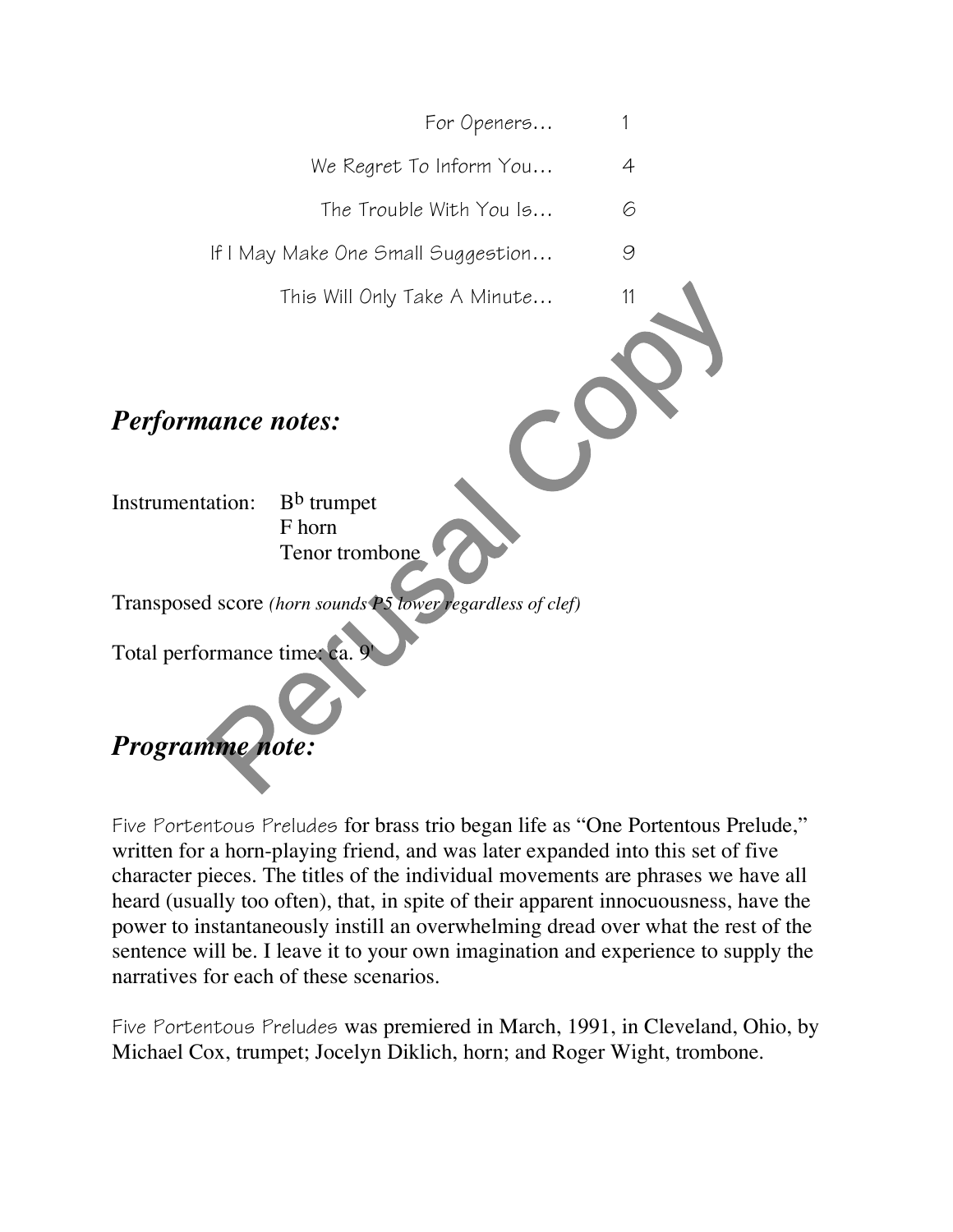For Openers...<br>(for James Manson)

Jeffrey Ryan







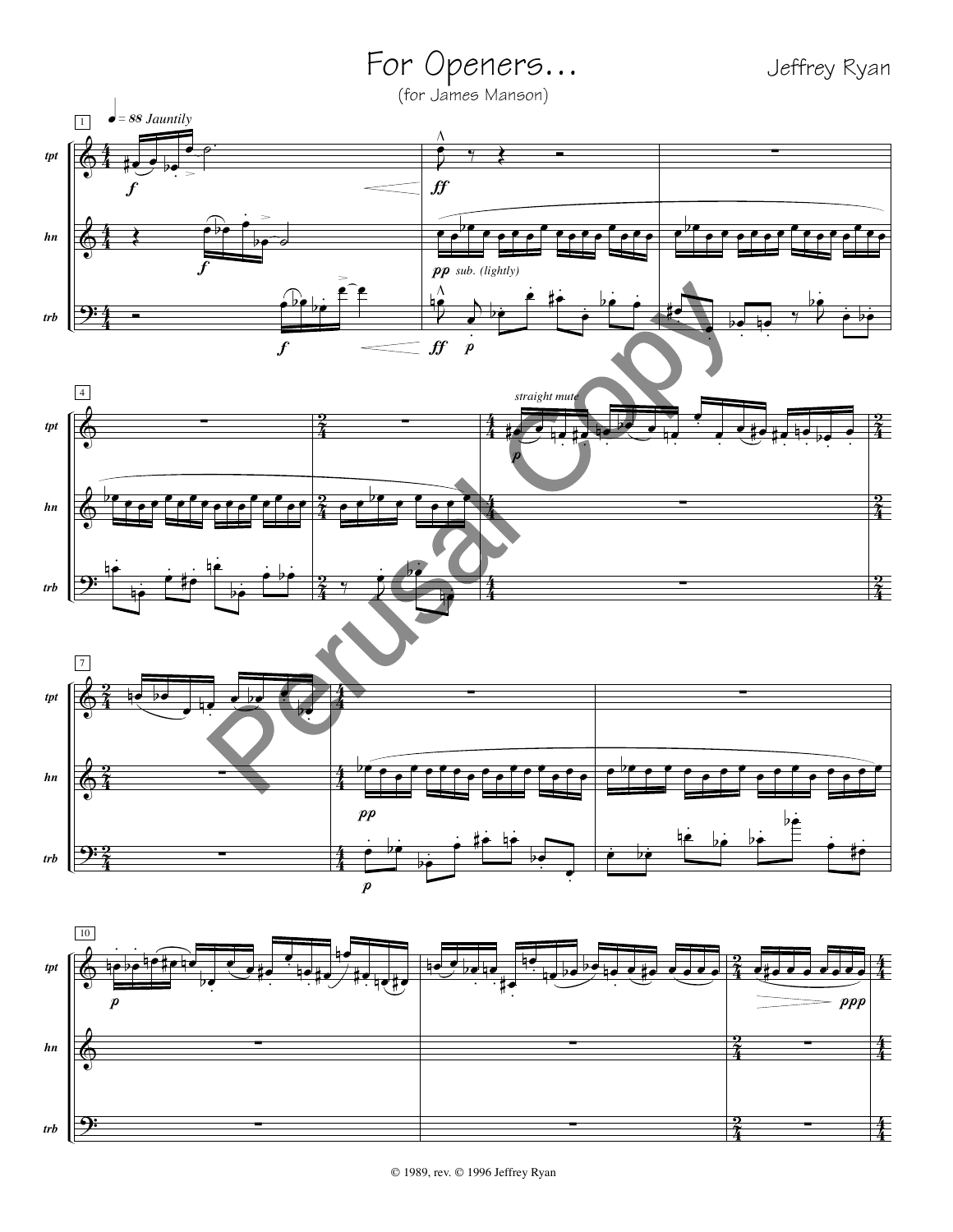



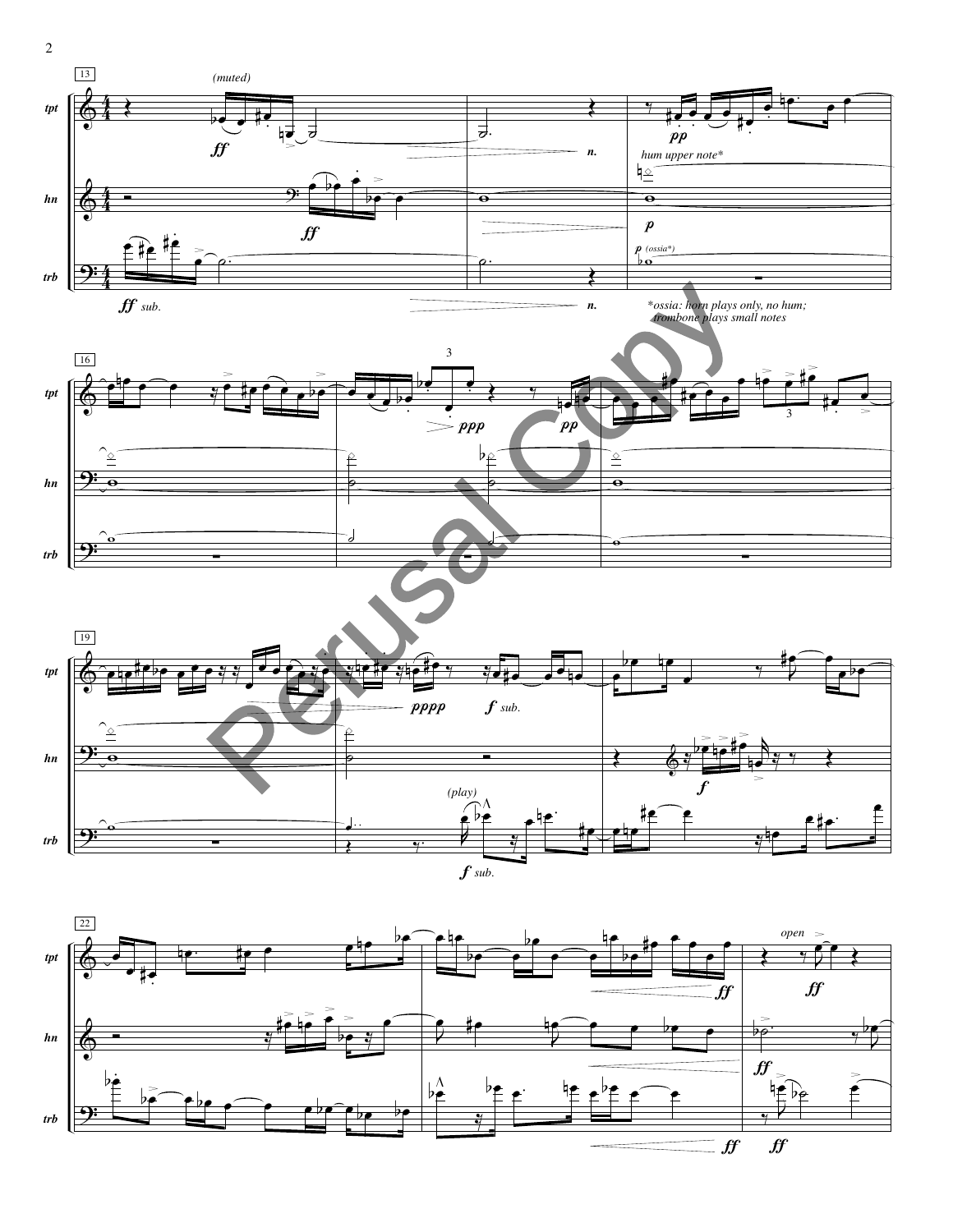





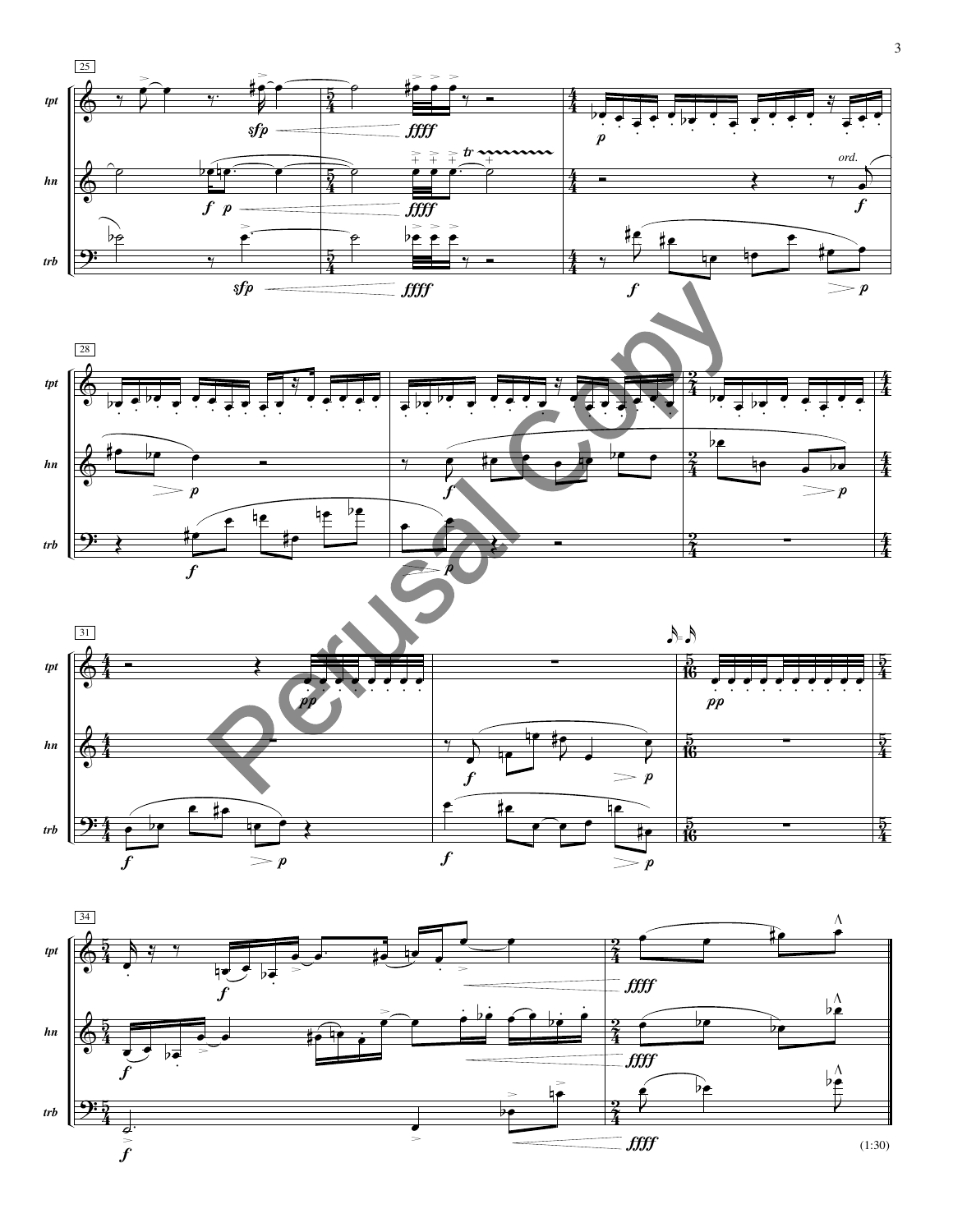We Regret To Inform You…





 $\overline{pp}$ 

*trb*

 $\frac{1}{\sqrt{2}}$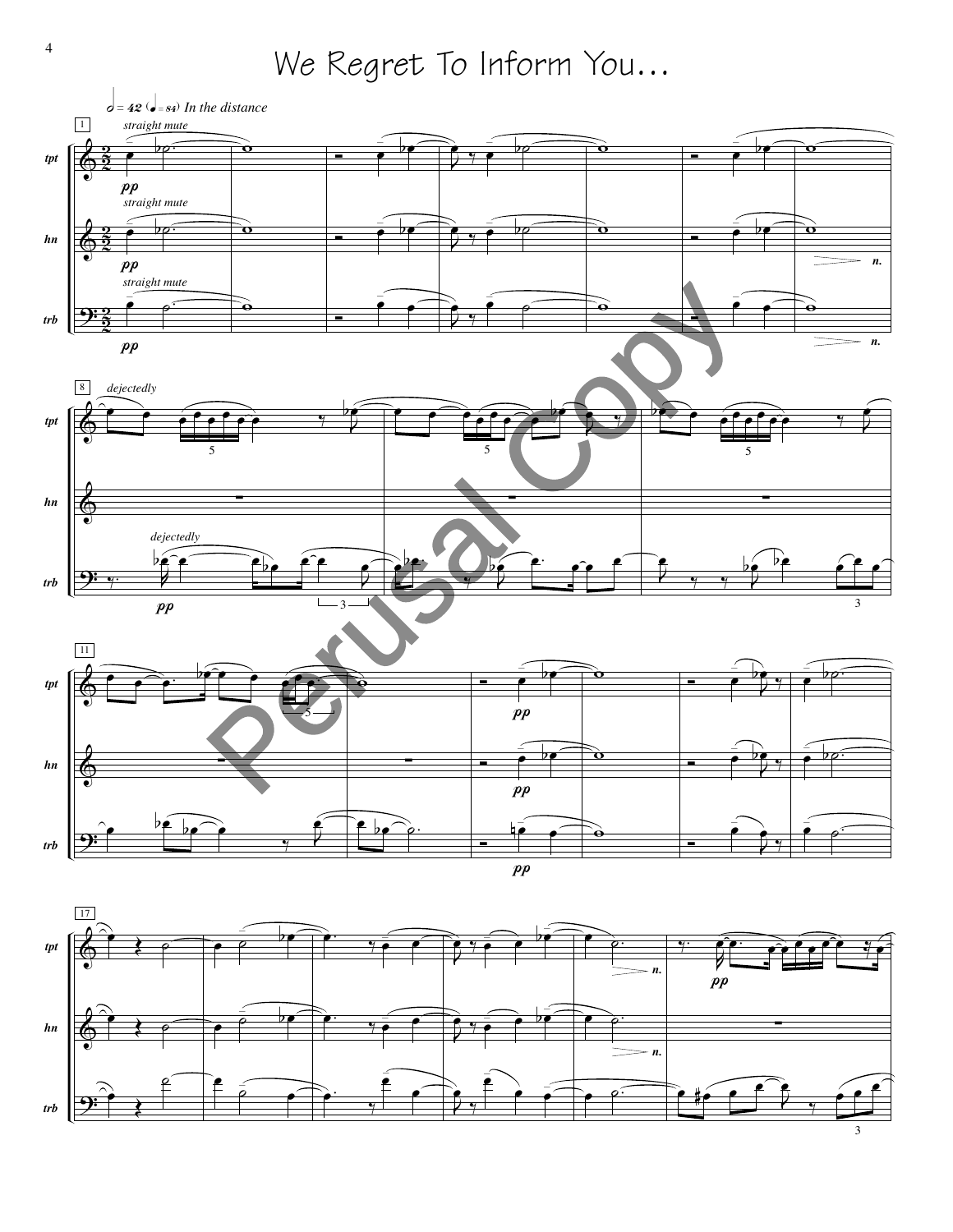





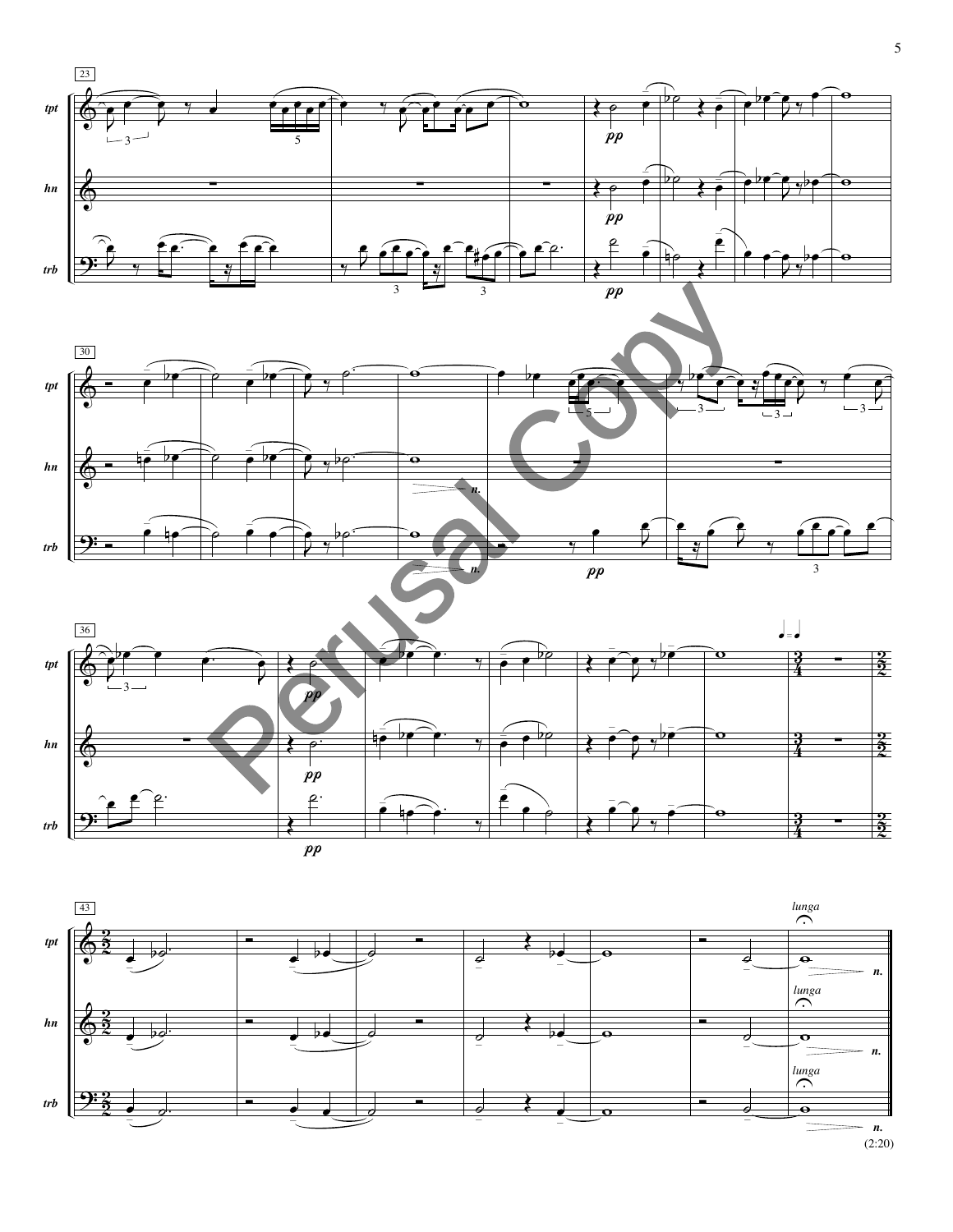The Trouble With You Is...



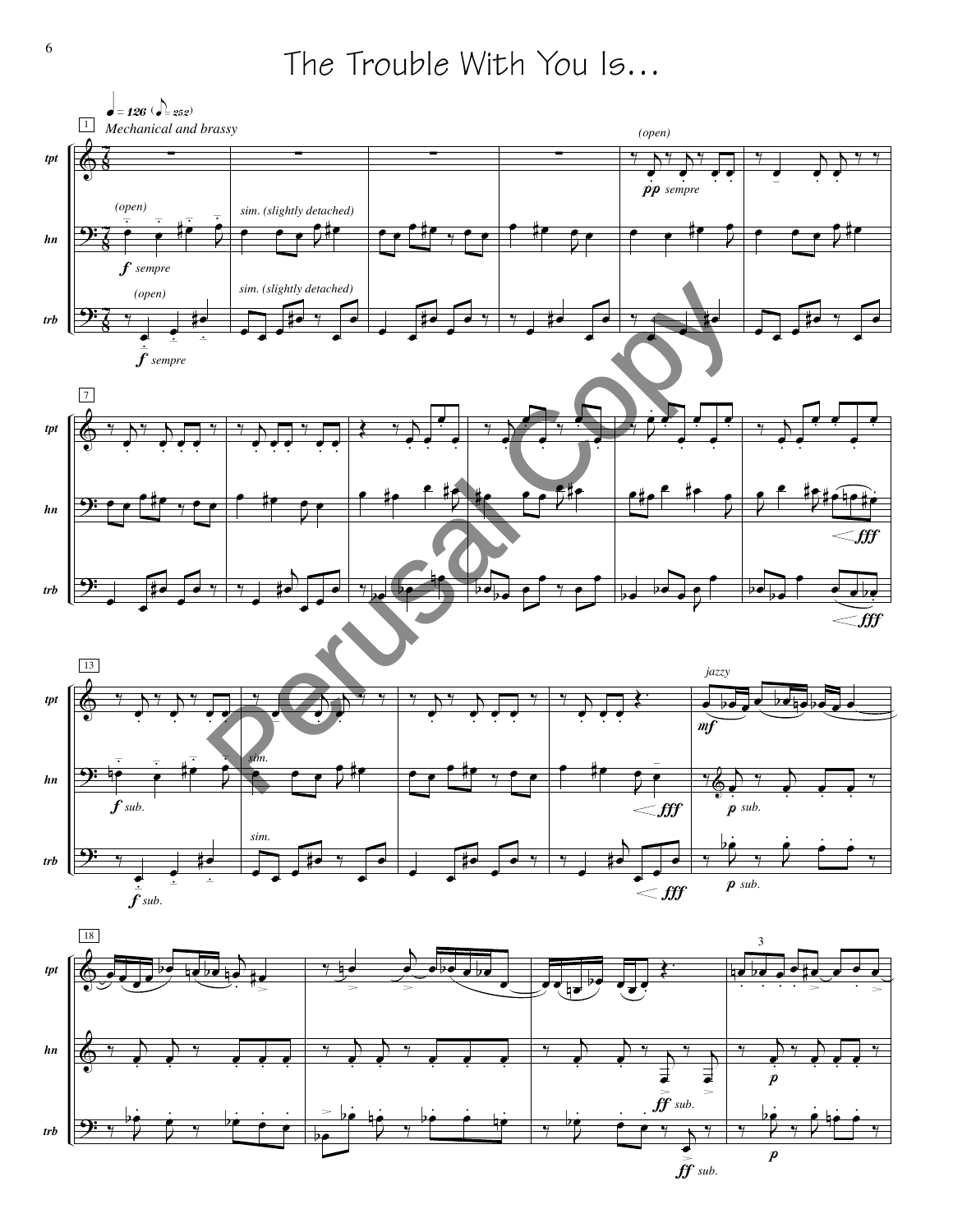





![](_page_8_Figure_3.jpeg)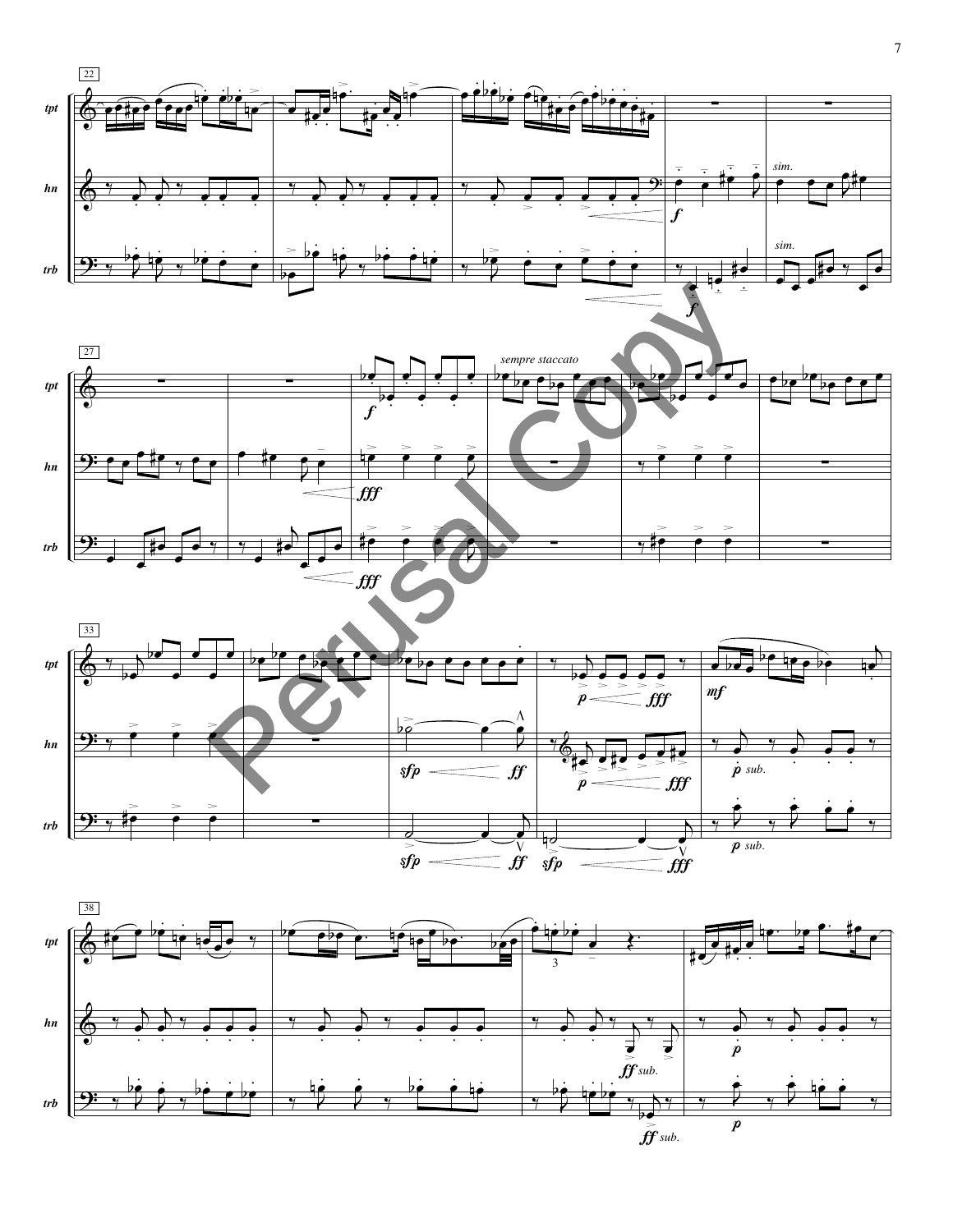![](_page_9_Figure_0.jpeg)

![](_page_9_Figure_1.jpeg)

![](_page_9_Figure_2.jpeg)

![](_page_9_Figure_3.jpeg)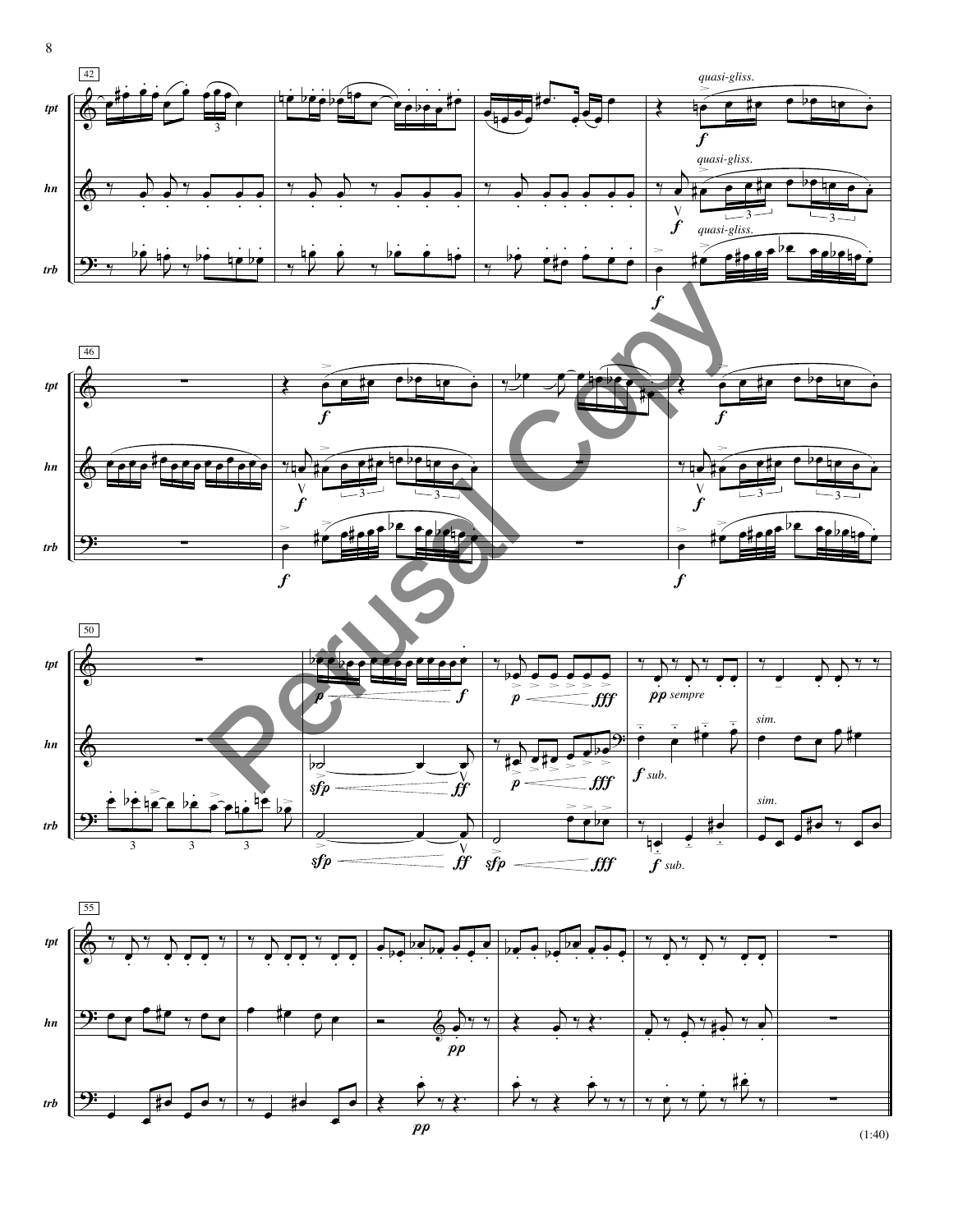## If I May Make One Small Suggestion...<br>(Soliloquy for Horn)

![](_page_10_Figure_1.jpeg)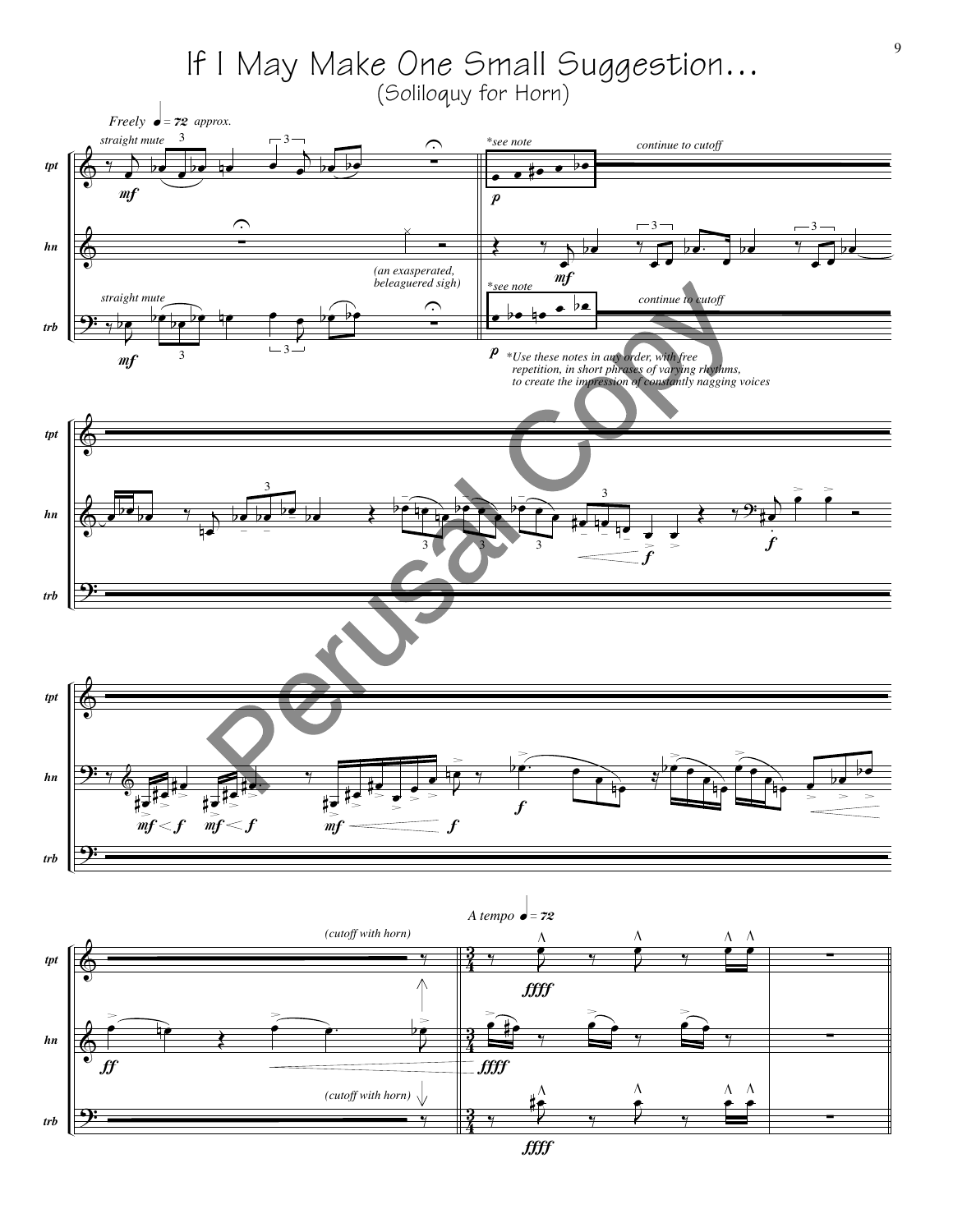![](_page_11_Figure_0.jpeg)

![](_page_11_Figure_1.jpeg)

 $(ca. 2:15)$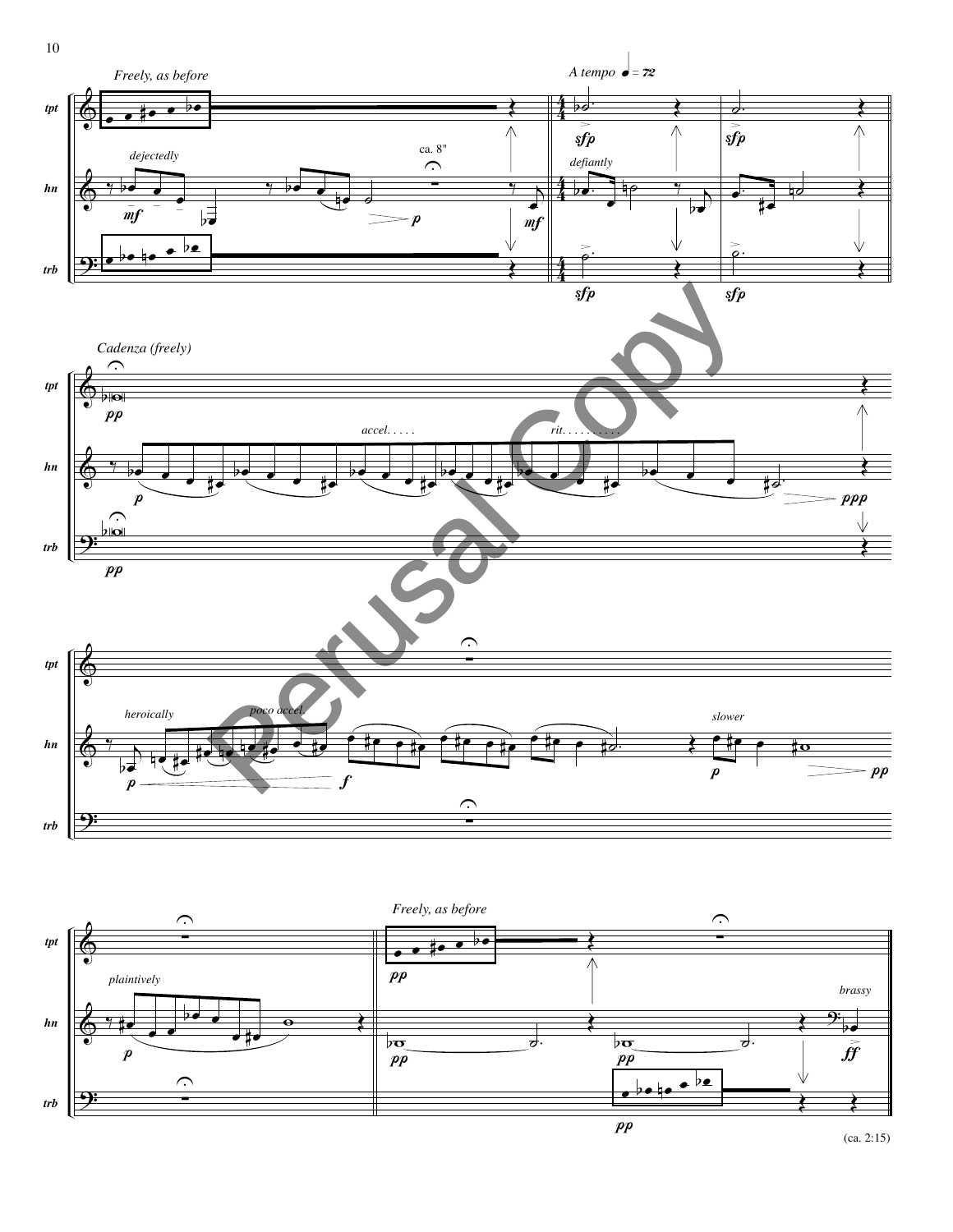This Will Only Take A Minute...

![](_page_12_Figure_1.jpeg)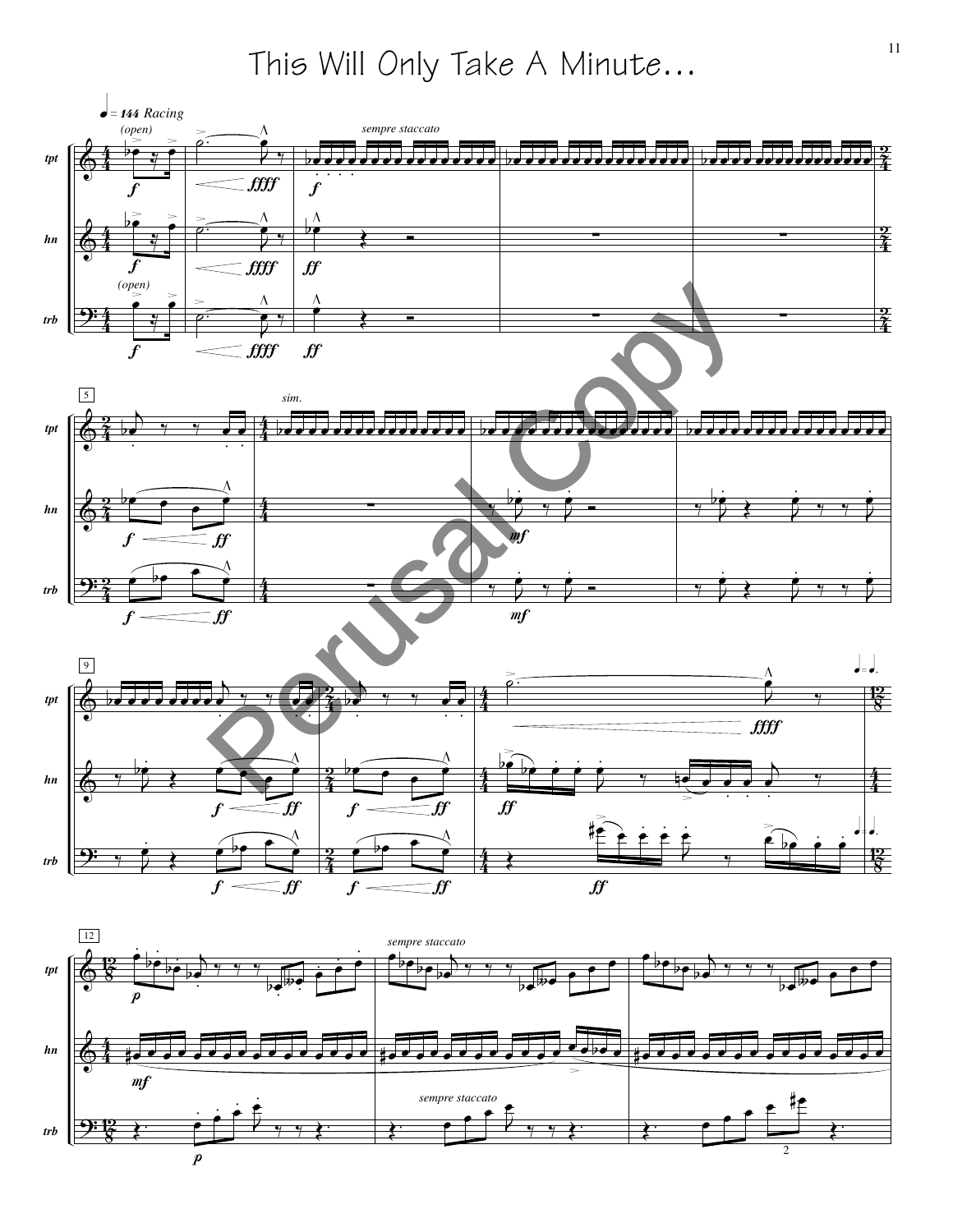![](_page_13_Figure_0.jpeg)

![](_page_13_Figure_1.jpeg)

![](_page_13_Figure_2.jpeg)

![](_page_13_Figure_3.jpeg)

12